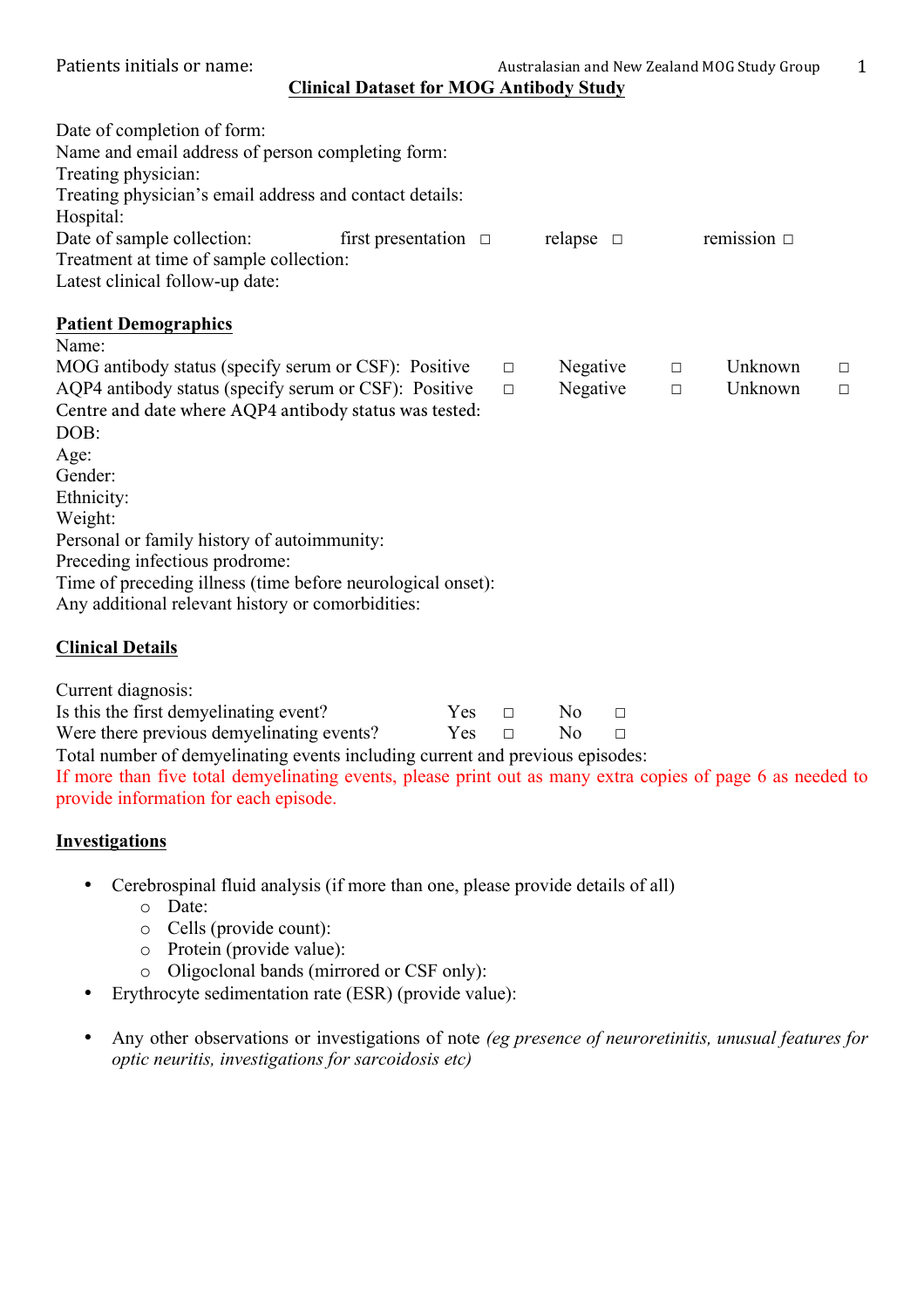# **Clinical Episodes**

| • First demyelinating event |        | date/month/year: |          |             |  |
|-----------------------------|--------|------------------|----------|-------------|--|
| RON                         |        | UON              | short TM | <b>LETM</b> |  |
| <b>ADEM</b>                 | :)ther | Describe:        |          |             |  |
| PRESENTING SYMPTOM/S:       |        |                  |          |             |  |

o Therapy

| Agent         | Date    | Date   | Dose | Other        | details | Response |
|---------------|---------|--------|------|--------------|---------|----------|
|               | started | ceased |      | (taper, etc) |         |          |
| IV steroids   |         |        |      |              |         |          |
| Oral          |         |        |      |              |         |          |
| prednisone    |         |        |      |              |         |          |
| <b>IVIg</b>   |         |        |      |              |         |          |
|               |         |        |      |              |         |          |
| Plasma        |         |        |      |              |         |          |
| exchange      |         |        |      |              |         |          |
| Steroid       |         |        |      |              |         |          |
| sparing agent |         |        |      |              |         |          |
| (specify)     |         |        |      |              |         |          |
|               |         |        |      |              |         |          |
|               |         |        |      |              |         |          |
| Rituximab     |         |        |      |              |         |          |
|               |         |        |      |              |         |          |
| Other         |         |        |      |              |         |          |
|               |         |        |      |              |         |          |

| $\circ$ | Improvement with treatment?                         |                                                                                     | Yes    | $\Box$ | N0             | $\Box$             |                               |           |
|---------|-----------------------------------------------------|-------------------------------------------------------------------------------------|--------|--------|----------------|--------------------|-------------------------------|-----------|
| $\circ$ | If ON Visual acuity at worst                        |                                                                                     | L      |        | R              |                    | Date:                         |           |
|         |                                                     | Visual acuity at best at follow-up                                                  | L      |        | $\mathbf R$    |                    | Date:                         |           |
|         | Visual fields available?                            |                                                                                     | Yes    | $\Box$ | N <sub>0</sub> | $\Box$             | Date/s:                       |           |
|         | OCT available?                                      |                                                                                     | Yes    | $\Box$ | N <sub>0</sub> | $\Box$             | $Date/s$ :                    |           |
|         |                                                     | Optic disc swelling present on examination?:                                        |        |        |                | radiology?:        |                               |           |
| $\circ$ | If TM                                               | $EDSSa$ at worst                                                                    |        |        | Date:          |                    |                               |           |
|         |                                                     | EDSS at best at follow-up                                                           |        |        | Date:          |                    |                               |           |
|         |                                                     | Spinal region/s involved Cervical $\Box$ Thoracic $\Box$ Lumbar $\Box$ Conus $\Box$ |        |        |                |                    |                               |           |
|         |                                                     | Sphincter dysfunction? Bladder $\Box$ Bowel                                         |        |        |                | $\Box$             |                               |           |
| $\circ$ | If ADEM                                             | isolated $\Box$ coexistent ON $\Box$ coexistent TM $\Box$                           |        |        |                |                    |                               |           |
|         |                                                     | $EDSSa$ at worst                                                                    |        |        | Date:          |                    |                               |           |
|         |                                                     | EDSS at best at follow-up                                                           |        |        | Date:          |                    |                               |           |
| $\circ$ | If other demyelinating event                        |                                                                                     |        |        |                |                    |                               |           |
|         |                                                     | Brainstem $\Box$ Cerebellar $\Box$ Primarily motor (non spinal) $\Box$              |        |        |                |                    |                               |           |
|         |                                                     | Primarily sensory (non spinal)                                                      |        | $\Box$ |                |                    | Other (please specify) $\Box$ |           |
|         |                                                     | $EDSSa$ at worst                                                                    |        |        | Date:          |                    |                               |           |
|         |                                                     | EDSS at best at follow-up                                                           |        |        | Date:          |                    |                               |           |
| $\circ$ | MRI brain                                           | Date or nd:                                                                         | Normal | $\Box$ |                | Abnormal $\square$ |                               |           |
| $\circ$ | MRI spine                                           | Date or nd:                                                                         | Normal | $\Box$ | Abnormal       |                    | #<br>$\Box$                   | vertebral |
|         | segments:                                           |                                                                                     |        |        |                |                    |                               |           |
| $\circ$ | MRI meeting 2010 McDonald's criteria <sup>b</sup> ? |                                                                                     | Yes    | $\Box$ | N <sub>0</sub> | $\Box$             | Unknown                       | $\Box$    |
|         |                                                     | Please describe MRI abnormalities if present                                        |        |        |                |                    |                               |           |

# ASYMPTOMATIC (FOLLOW-UP) MRI: Date:

normal  $□$  residual  $□$  New lesions  $□$  NO New lesions  $□$ RESIDUAL PROBLEMS: Yes ☐ No ☐…………………………………………….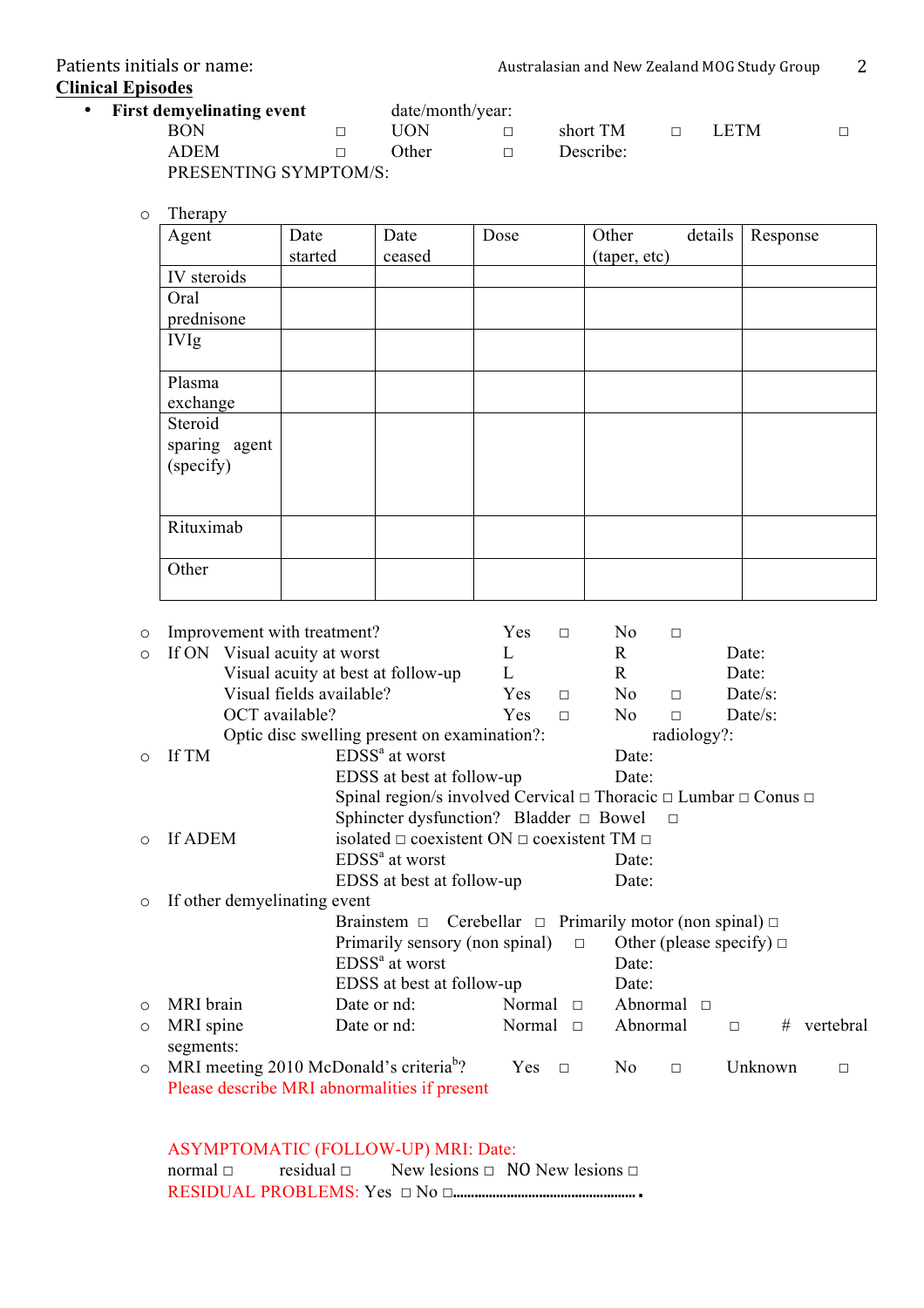| Patients initials or name: |  | Australasian and New Zealand MOG Study Group |  |           |  |             |  |
|----------------------------|--|----------------------------------------------|--|-----------|--|-------------|--|
| Second demyelinating event |  | date/month/year:                             |  |           |  |             |  |
| <b>BON</b>                 |  | HON                                          |  | short TM  |  | <b>LETM</b> |  |
| <b>ADEM</b>                |  | Other                                        |  | Describe: |  |             |  |
| DDECENTING CVMDTOM/C.      |  |                                              |  |           |  |             |  |

PRESENTING SYMPTOM/S: CURRENT THERAPY AT EVENT:

o Therapy

| Agent         | Date    | Date   | Dose | Other        | details | Response |
|---------------|---------|--------|------|--------------|---------|----------|
|               | started | ceased |      | (taper, etc) |         |          |
| IV steroids   |         |        |      |              |         |          |
| Oral          |         |        |      |              |         |          |
| prednisone    |         |        |      |              |         |          |
| <b>IVIg</b>   |         |        |      |              |         |          |
|               |         |        |      |              |         |          |
| Plasma        |         |        |      |              |         |          |
| exchange      |         |        |      |              |         |          |
| Steroid       |         |        |      |              |         |          |
| sparing agent |         |        |      |              |         |          |
| (specify)     |         |        |      |              |         |          |
|               |         |        |      |              |         |          |
|               |         |        |      |              |         |          |
| Rituximab     |         |        |      |              |         |          |
|               |         |        |      |              |         |          |
| Other         |         |        |      |              |         |          |
|               |         |        |      |              |         |          |

| $\circ$ | Improvement with treatment?                         |                                                                                     |                  | Yes        | $\Box$   | No             | $\Box$      |                                                       |   |
|---------|-----------------------------------------------------|-------------------------------------------------------------------------------------|------------------|------------|----------|----------------|-------------|-------------------------------------------------------|---|
| $\circ$ | If ON Visual acuity at worst                        |                                                                                     |                  | L          |          | R              |             | Date:                                                 |   |
|         |                                                     | Visual acuity at best at follow-up                                                  |                  | L          |          | $\mathbf R$    |             | Date:                                                 |   |
|         | Visual fields available?                            |                                                                                     |                  | Yes        | $\Box$   | N <sub>0</sub> | $\Box$      | Date/s:                                               |   |
|         | OCT available?                                      |                                                                                     |                  | <b>Yes</b> | $\Box$   | N <sub>0</sub> | П           | $Date/s$ :                                            |   |
|         |                                                     | Optic disc swelling present on examination?:                                        |                  |            |          |                | radiology?: |                                                       |   |
| $\circ$ | If TM                                               | $EDSSa$ at worst                                                                    |                  |            |          | Date:          |             |                                                       |   |
|         |                                                     | EDSS at best at follow-up                                                           |                  |            |          | Date:          |             |                                                       |   |
|         |                                                     | Spinal region/s involved Cervical $\Box$ Thoracic $\Box$ Lumbar $\Box$ Conus $\Box$ |                  |            |          |                |             |                                                       |   |
|         |                                                     | Sphincter dysfunction? Bladder $\Box$ Bowel                                         |                  |            |          | $\Box$         |             |                                                       |   |
| $\circ$ | If ADEM                                             | isolated $\Box$ coexistent ON $\Box$ coexistent TM $\Box$                           |                  |            |          |                |             |                                                       |   |
|         |                                                     | $EDSSa$ at worst                                                                    |                  |            |          | Date:          |             |                                                       |   |
|         |                                                     | EDSS at best at follow-up                                                           |                  |            |          | Date:          |             |                                                       |   |
| $\circ$ | If other demyelinating event                        |                                                                                     |                  |            |          |                |             |                                                       |   |
|         |                                                     | Brainstem $\square$                                                                 |                  |            |          |                |             | Cerebellar $\Box$ Primarily motor (non spinal) $\Box$ |   |
|         |                                                     | Primarily sensory (non spinal)                                                      |                  |            | $\Box$   |                |             | Other (please specify) $\Box$                         |   |
|         |                                                     | $EDSSa$ at worst                                                                    |                  |            |          | Date:          |             |                                                       |   |
|         |                                                     | EDSS at best at follow-up                                                           |                  |            |          | Date:          |             |                                                       |   |
| $\circ$ | MRI brain                                           | Date:                                                                               | Normal $\square$ |            | Abnormal | $\Box$         |             |                                                       |   |
| $\circ$ | MRI spine                                           | Date:                                                                               | Normal $\Box$    |            |          |                |             | Abnormal $\Box$ # vertebral segments:                 |   |
| $\circ$ | MRI meeting 2010 McDonald's criteria <sup>b</sup> ? |                                                                                     |                  | Yes        | $\Box$   | N <sub>0</sub> | $\Box$      | Unknown                                               | □ |
|         | Please describe MRI abnormalities if present        |                                                                                     |                  |            |          |                |             |                                                       |   |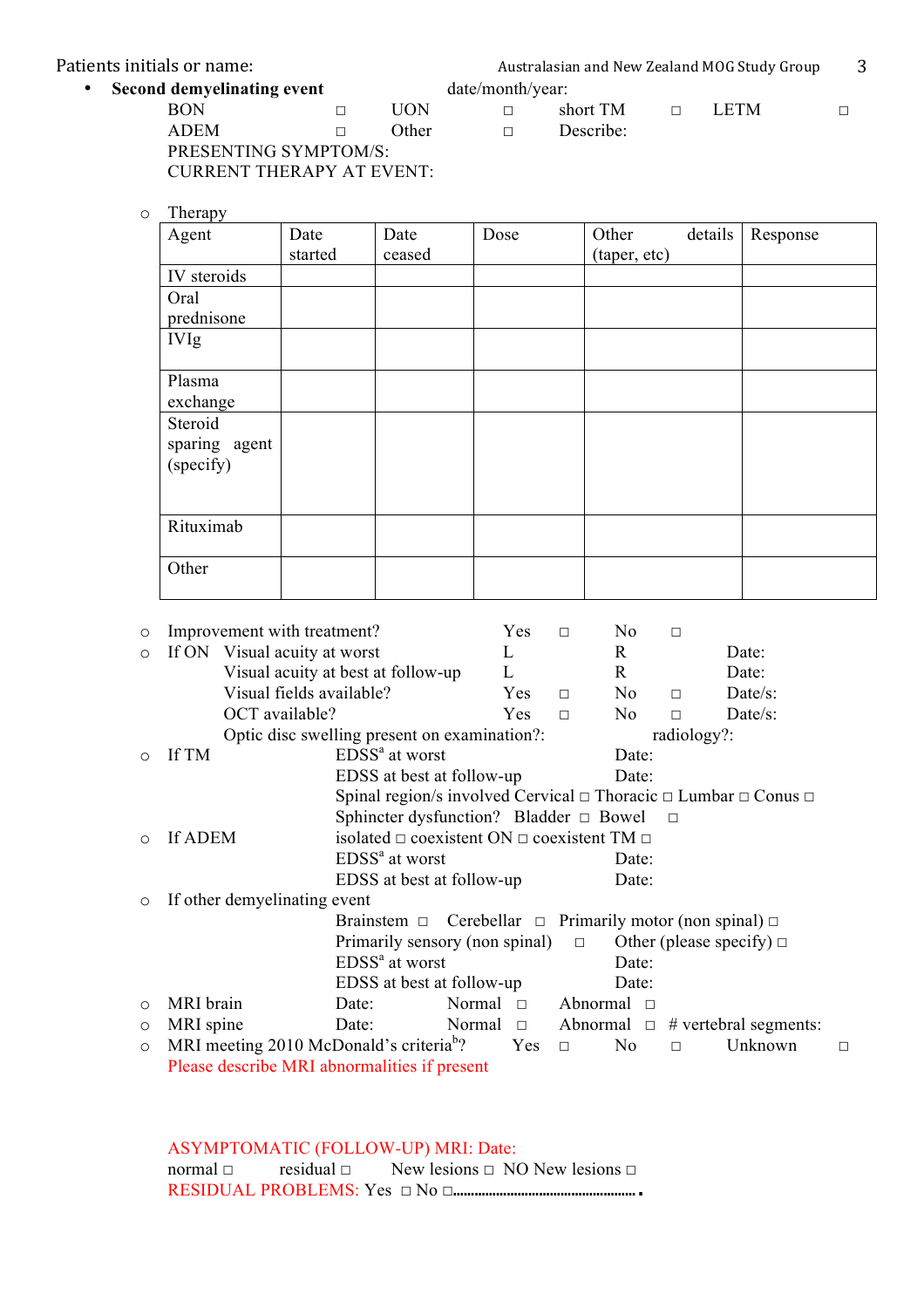| Patients initials or name: | Australasian and New Zealand MOG Study Group |       |                  |           |  |       |  |
|----------------------------|----------------------------------------------|-------|------------------|-----------|--|-------|--|
| Third demyelinating event  |                                              |       | date/month/year: |           |  |       |  |
| BON                        |                                              | HON   |                  | short TM  |  | LETM. |  |
| <b>ADEM</b>                |                                              | Other | $\Box$           | Describe: |  |       |  |
| DRECEMENTO CVA IDEOMIC     |                                              |       |                  |           |  |       |  |

PRESENTING SYMPTOM/S: CURRENT THERAPY AT EVENT:

o Therapy

| .<br>Agent    | Date    | Date   | Dose | Other        | details | Response |
|---------------|---------|--------|------|--------------|---------|----------|
|               | started | ceased |      | (taper, etc) |         |          |
| IV steroids   |         |        |      |              |         |          |
| Oral          |         |        |      |              |         |          |
| prednisone    |         |        |      |              |         |          |
| <b>IVIg</b>   |         |        |      |              |         |          |
|               |         |        |      |              |         |          |
| Plasma        |         |        |      |              |         |          |
| exchange      |         |        |      |              |         |          |
| Steroid       |         |        |      |              |         |          |
| sparing agent |         |        |      |              |         |          |
| (specify)     |         |        |      |              |         |          |
|               |         |        |      |              |         |          |
|               |         |        |      |              |         |          |
| Rituximab     |         |        |      |              |         |          |
|               |         |        |      |              |         |          |
| Other         |         |        |      |              |         |          |
|               |         |        |      |              |         |          |

| $\circ$ | Improvement with treatment?                         |                                                                                     |        | Yes                                                       | $\Box$          | No             | $\Box$      |                                                       |        |
|---------|-----------------------------------------------------|-------------------------------------------------------------------------------------|--------|-----------------------------------------------------------|-----------------|----------------|-------------|-------------------------------------------------------|--------|
| $\circ$ | If ON Visual acuity at worst                        |                                                                                     |        | L                                                         |                 | $\mathbf{R}$   |             | Date:                                                 |        |
|         |                                                     | Visual acuity at best at follow-up                                                  |        | L                                                         |                 | R              |             | Date:                                                 |        |
|         | Visual fields available?                            |                                                                                     |        | Yes                                                       | $\Box$          | N <sub>0</sub> | П           | Date/s:                                               |        |
|         | OCT available?                                      |                                                                                     |        | Yes                                                       | $\Box$          | No             | $\Box$      | Date/s:                                               |        |
|         |                                                     | Optic disc swelling present on examination?:                                        |        |                                                           |                 |                | radiology?: |                                                       |        |
| $\circ$ | If TM                                               | $EDSSa$ at worst                                                                    |        |                                                           |                 | Date:          |             |                                                       |        |
|         |                                                     | EDSS at best at follow-up                                                           |        |                                                           |                 | Date:          |             |                                                       |        |
|         |                                                     | Spinal region/s involved Cervical $\Box$ Thoracic $\Box$ Lumbar $\Box$ Conus $\Box$ |        |                                                           |                 |                |             |                                                       |        |
|         |                                                     | Sphincter dysfunction? Bladder $\Box$ Bowel                                         |        |                                                           |                 |                | $\Box$      |                                                       |        |
| $\circ$ | If ADEM                                             |                                                                                     |        | isolated $\Box$ coexistent ON $\Box$ coexistent TM $\Box$ |                 |                |             |                                                       |        |
|         |                                                     | $EDSSa$ at worst                                                                    |        |                                                           |                 | Date:          |             |                                                       |        |
|         |                                                     | EDSS at best at follow-up                                                           |        |                                                           |                 | Date:          |             |                                                       |        |
| $\circ$ | If other demyelinating event                        |                                                                                     |        |                                                           |                 |                |             |                                                       |        |
|         |                                                     | Brainstem $\square$                                                                 |        |                                                           |                 |                |             | Cerebellar $\Box$ Primarily motor (non spinal) $\Box$ |        |
|         |                                                     | Primarily sensory (non spinal)                                                      |        |                                                           | $\Box$          |                |             | Other (please specify) $\Box$                         |        |
|         |                                                     | EDSS <sup>ª</sup> at worst                                                          |        |                                                           |                 | Date:          |             |                                                       |        |
|         |                                                     | EDSS at best at follow-up                                                           |        |                                                           |                 | Date:          |             |                                                       |        |
| $\circ$ | MRI brain                                           | Date:                                                                               | Normal | $\Box$                                                    | Abnormal $\Box$ |                |             |                                                       |        |
| $\circ$ | MRI spine                                           | Date:                                                                               | Normal | $\Box$                                                    |                 |                |             | Abnormal $\Box$ # vertebral segments:                 |        |
| $\circ$ | MRI meeting 2010 McDonald's criteria <sup>b</sup> ? |                                                                                     |        | Yes                                                       | $\Box$          | N <sub>0</sub> | П           | Unknown                                               | $\Box$ |
|         | Please describe MRI abnormalities if present        |                                                                                     |        |                                                           |                 |                |             |                                                       |        |

#### ASYMPTOMATIC (FOLLOW-UP) MRI: Date: normal  $□$  residual  $□$  New lesions  $□$  NO New lesions  $□$ RESIDUAL PROBLEMS: Yes ☐ No ☐…………………………………………….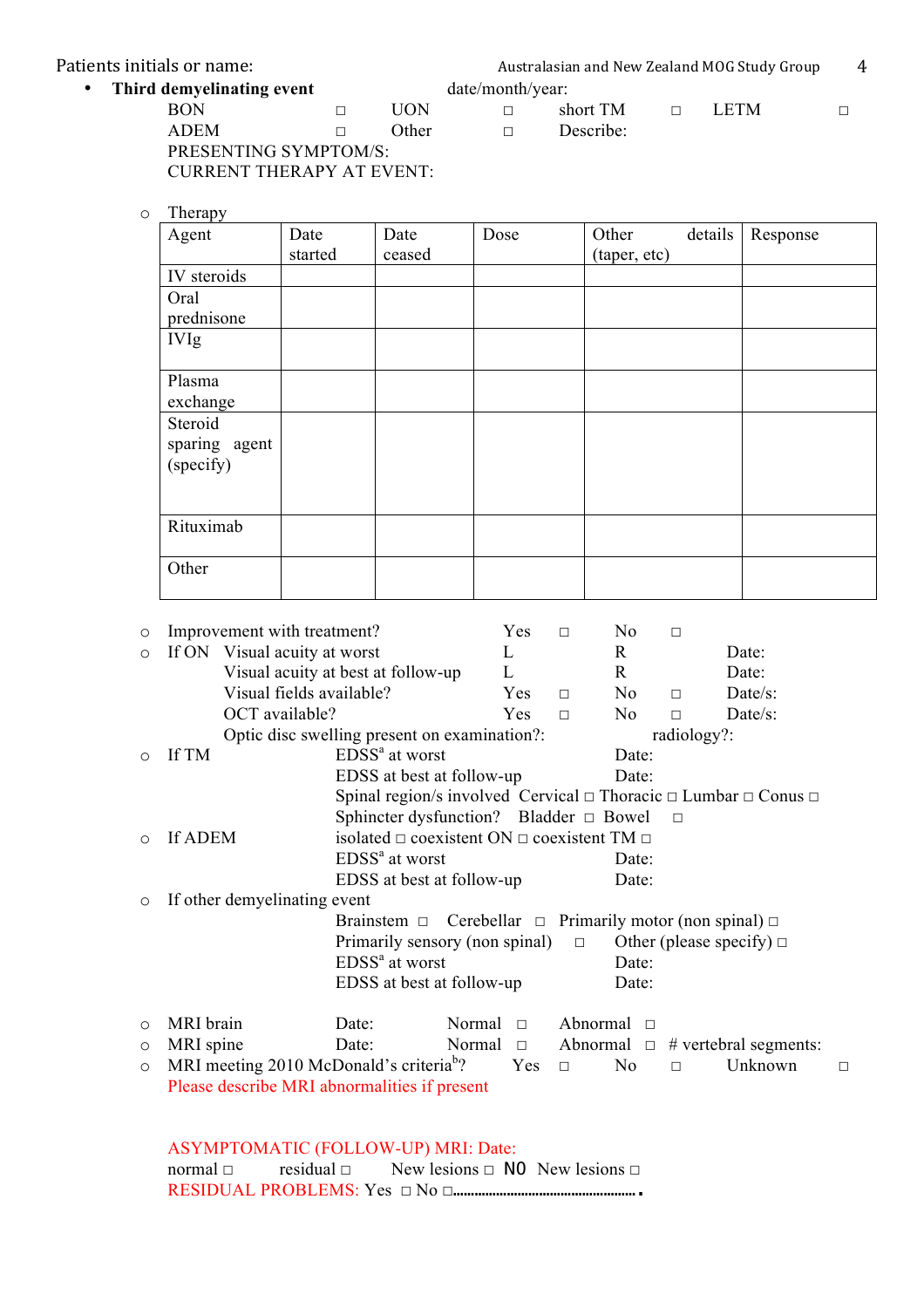| Patients initials or name:        |  |                  |  | Australasian and New Zealand MOG Study Group |  |             |  |  |  |
|-----------------------------------|--|------------------|--|----------------------------------------------|--|-------------|--|--|--|
| <b>Fourth demyelinating event</b> |  | date/month/year: |  |                                              |  |             |  |  |  |
| <b>BON</b>                        |  | UON              |  | short TM                                     |  | <b>LETM</b> |  |  |  |
| <b>ADEM</b>                       |  | Other            |  | Describe:                                    |  |             |  |  |  |
| PRESENTING SYMPTOM/S:             |  |                  |  |                                              |  |             |  |  |  |

CURRENT THERAPY AT EVENT:

o Therapy

| Agent         | Date    | Date   | Dose | Other        | details | Response |
|---------------|---------|--------|------|--------------|---------|----------|
|               | started | ceased |      | (taper, etc) |         |          |
| IV steroids   |         |        |      |              |         |          |
| Oral          |         |        |      |              |         |          |
| prednisone    |         |        |      |              |         |          |
| <b>IVIg</b>   |         |        |      |              |         |          |
|               |         |        |      |              |         |          |
| Plasma        |         |        |      |              |         |          |
| exchange      |         |        |      |              |         |          |
| Steroid       |         |        |      |              |         |          |
| sparing agent |         |        |      |              |         |          |
| (specify)     |         |        |      |              |         |          |
|               |         |        |      |              |         |          |
|               |         |        |      |              |         |          |
| Rituximab     |         |        |      |              |         |          |
|               |         |        |      |              |         |          |
| Other         |         |        |      |              |         |          |
|               |         |        |      |              |         |          |

| $\circ$ | Improvement with treatment?                         |                                                                                     |        | Yes    | $\Box$             | No              | $\Box$      |                                                       |        |
|---------|-----------------------------------------------------|-------------------------------------------------------------------------------------|--------|--------|--------------------|-----------------|-------------|-------------------------------------------------------|--------|
| $\circ$ | If ON Visual acuity at worst                        |                                                                                     |        | L      |                    | $\mathbf{R}$    |             | Date:                                                 |        |
|         |                                                     | Visual acuity at best at follow-up                                                  |        | L      |                    | R.              |             | Date:                                                 |        |
|         | Visual fields available?                            |                                                                                     |        | Yes    | $\Box$             | No              | $\Box$      | Date/s:                                               |        |
|         | OCT available?                                      |                                                                                     |        | Yes    | $\Box$             | N <sub>0</sub>  | $\Box$      | Date/s:                                               |        |
|         |                                                     | Optic disc swelling present on examination?:                                        |        |        |                    |                 | radiology?: |                                                       |        |
| $\circ$ | $EDSSa$ at worst<br>If TM                           |                                                                                     |        |        |                    | Date:           |             |                                                       |        |
|         |                                                     | EDSS at best at follow-up                                                           |        |        |                    | Date:           |             |                                                       |        |
|         |                                                     | Spinal region/s involved Cervical $\Box$ Thoracic $\Box$ Lumbar $\Box$ Conus $\Box$ |        |        |                    |                 |             |                                                       |        |
|         |                                                     | Sphincter dysfunction? Bladder $\Box$ Bowel                                         |        |        |                    |                 | $\Box$      |                                                       |        |
| $\circ$ | If ADEM                                             | isolated $\Box$ coexistent ON $\Box$ coexistent TM $\Box$                           |        |        |                    |                 |             |                                                       |        |
|         |                                                     | $EDSSa$ at worst                                                                    |        |        |                    | Date:           |             |                                                       |        |
|         |                                                     | EDSS at best at follow-up                                                           |        |        |                    | Date:           |             |                                                       |        |
| $\circ$ | If other demyelinating event                        |                                                                                     |        |        |                    |                 |             |                                                       |        |
|         |                                                     | Brainstem $\Box$                                                                    |        |        |                    |                 |             | Cerebellar $\Box$ Primarily motor (non spinal) $\Box$ |        |
|         |                                                     | Primarily sensory (non spinal)                                                      |        |        | $\Box$             |                 |             | Other (please specify) $\Box$                         |        |
|         |                                                     | EDSS <sup>ª</sup> at worst                                                          |        |        |                    | Date:           |             |                                                       |        |
|         |                                                     | EDSS at best at follow-up                                                           |        |        |                    | Date:           |             |                                                       |        |
| $\circ$ | MRI brain                                           | Date:                                                                               | Normal | $\Box$ | Abnormal $\square$ |                 |             |                                                       |        |
| $\circ$ | MRI spine                                           | Date:                                                                               | Normal | $\Box$ |                    | Abnormal $\Box$ |             | $#$ vertebral segments:                               |        |
| $\circ$ | MRI meeting 2010 McDonald's criteria <sup>b</sup> ? |                                                                                     |        | Yes    | $\Box$             | N <sub>o</sub>  | $\Box$      | Unknown                                               | $\Box$ |
|         | Please describe MRI abnormalities if present        |                                                                                     |        |        |                    |                 |             |                                                       |        |

ASYMPTOMATIC (FOLLOW-UP) MRI: Date: normal  $□$  residual  $□$  New lesions  $□$  NO New lesions  $□$ RESIDUAL PROBLEMS: Yes ☐ No ☐…………………………………………….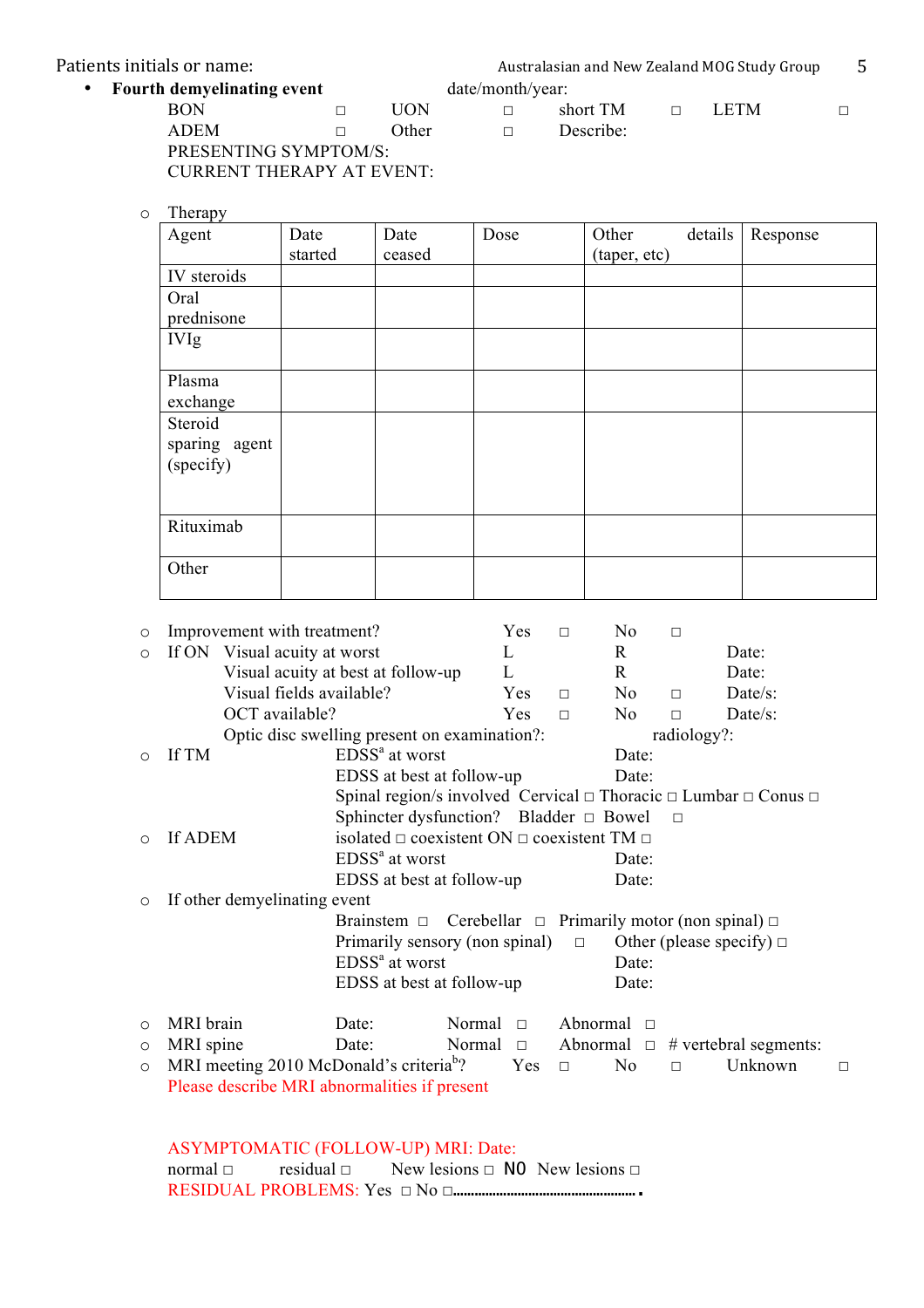| Patients initials or name:       |        | Australasian and New Zealand MOG Study Group |                  |           |  |      |  |
|----------------------------------|--------|----------------------------------------------|------------------|-----------|--|------|--|
| <b>Fifth demyelinating event</b> |        |                                              | date/month/year: |           |  |      |  |
| BON                              |        | HON                                          |                  | short TM  |  | LETM |  |
| ADEM                             | $\Box$ | Other                                        |                  | Describe: |  |      |  |

PRESENTING SYMPTOM/S: CURRENT THERAPY AT EVENT:

o Therapy

| 11 L<br>Agent | Date    | Date   | Dose | Other        | details | Response |
|---------------|---------|--------|------|--------------|---------|----------|
|               | started | ceased |      | (taper, etc) |         |          |
| IV steroids   |         |        |      |              |         |          |
| Oral          |         |        |      |              |         |          |
| prednisone    |         |        |      |              |         |          |
| <b>IVIg</b>   |         |        |      |              |         |          |
|               |         |        |      |              |         |          |
| Plasma        |         |        |      |              |         |          |
| exchange      |         |        |      |              |         |          |
| Steroid       |         |        |      |              |         |          |
| sparing agent |         |        |      |              |         |          |
| (specify)     |         |        |      |              |         |          |
|               |         |        |      |              |         |          |
|               |         |        |      |              |         |          |
| Rituximab     |         |        |      |              |         |          |
|               |         |        |      |              |         |          |
| Other         |         |        |      |              |         |          |
|               |         |        |      |              |         |          |

| $\circ$                                                                | Improvement with treatment?                                               |                                                                                     |               | Yes    | $\Box$          | No              | $\Box$      |                         |  |
|------------------------------------------------------------------------|---------------------------------------------------------------------------|-------------------------------------------------------------------------------------|---------------|--------|-----------------|-----------------|-------------|-------------------------|--|
| $\circ$                                                                | If ON Visual acuity at worst                                              |                                                                                     |               | L      |                 | $\mathbf{R}$    |             | Date:                   |  |
|                                                                        |                                                                           | Visual acuity at best at follow-up                                                  |               | L      |                 | R               |             | Date:                   |  |
|                                                                        | Visual fields available?                                                  |                                                                                     |               | Yes    | $\Box$          | N <sub>0</sub>  | $\Box$      | Date/s:                 |  |
|                                                                        | OCT available?                                                            |                                                                                     |               | Yes    | $\Box$          | No              | $\Box$      | Date/s:                 |  |
|                                                                        |                                                                           | Optic disc swelling present on examination?:                                        |               |        |                 |                 | radiology?: |                         |  |
| $\circ$                                                                | If TM                                                                     | $EDSSa$ at worst                                                                    |               |        |                 | Date:           |             |                         |  |
|                                                                        |                                                                           | EDSS at best at follow-up                                                           |               |        |                 | Date:           |             |                         |  |
|                                                                        |                                                                           | Spinal region/s involved Cervical $\Box$ Thoracic $\Box$ Lumbar $\Box$ Conus $\Box$ |               |        |                 |                 |             |                         |  |
|                                                                        |                                                                           | Sphincter dysfunction? Bladder $\Box$ Bowel                                         |               |        |                 |                 | $\Box$      |                         |  |
| $\circ$                                                                | If ADEM                                                                   | isolated $\Box$ coexistent ON $\Box$ coexistent TM $\Box$                           |               |        |                 |                 |             |                         |  |
|                                                                        |                                                                           | $EDSSa$ at worst                                                                    |               |        |                 | Date:           |             |                         |  |
|                                                                        |                                                                           | EDSS at best at follow-up                                                           |               |        |                 | Date:           |             |                         |  |
| $\circ$                                                                | If other demyelinating event                                              |                                                                                     |               |        |                 |                 |             |                         |  |
| Brainstem $\Box$ Cerebellar $\Box$ Primarily motor (non spinal) $\Box$ |                                                                           |                                                                                     |               |        |                 |                 |             |                         |  |
|                                                                        | Other (please specify) $\Box$<br>Primarily sensory (non spinal)<br>$\Box$ |                                                                                     |               |        |                 |                 |             |                         |  |
|                                                                        |                                                                           | $EDSSa$ at worst                                                                    |               |        |                 | Date:           |             |                         |  |
|                                                                        |                                                                           | EDSS at best at follow-up                                                           |               |        |                 | Date:           |             |                         |  |
| $\circ$                                                                | MRI brain                                                                 | Date:                                                                               | Normal        | $\Box$ | Abnormal $\Box$ |                 |             |                         |  |
| $\circ$                                                                | MRI spine                                                                 | Date:                                                                               | Normal $\Box$ |        |                 | Abnormal $\Box$ |             | $#$ vertebral segments: |  |
| $\circ$                                                                | MRI meeting 2010 McDonald's criteria <sup>b</sup> ?                       |                                                                                     |               | Yes    | $\Box$          | No              |             | Unknown                 |  |
|                                                                        | Please describe MRI abnormalities if present                              |                                                                                     |               |        |                 |                 |             |                         |  |

# ASYMPTOMATIC (FOLLOW-UP) MRI: Date:

|  | normal $\Box$ residual $\Box$ New lesions $\Box$ NO New lesions $\Box$ |
|--|------------------------------------------------------------------------|
|  |                                                                        |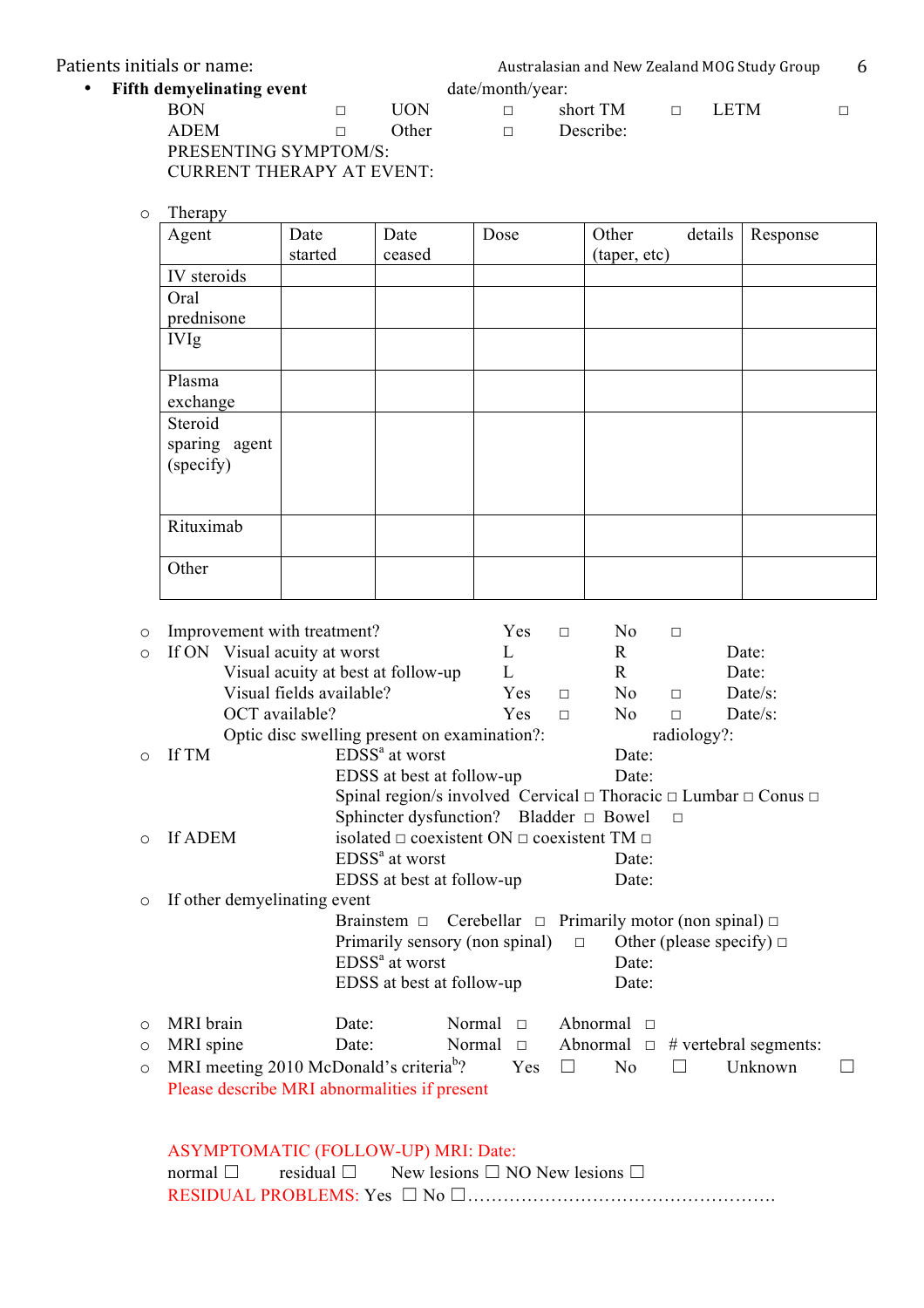## **MOST RECENT STATUS:**

Date:

Current drugs:

Current EDSS:

Current clinical diagnosis:

Current clinical comments on course:

Current clinical problems:

| Motor     | yes $\Box$ no $\Box$ |
|-----------|----------------------|
| Cognition | yes $\Box$ no $\Box$ |
| Vision    | yes $\Box$ no $\Box$ |
| Sphincter | yes $\Box$ no $\Box$ |
| Sensory   | yes $\Box$ no $\Box$ |
| Epilepsy  | yes $\Box$ no $\Box$ |

Therapeutic summary:

Current MRI: normal □ residual □

CURRENT MRI McDonald yes  $□$  no  $□$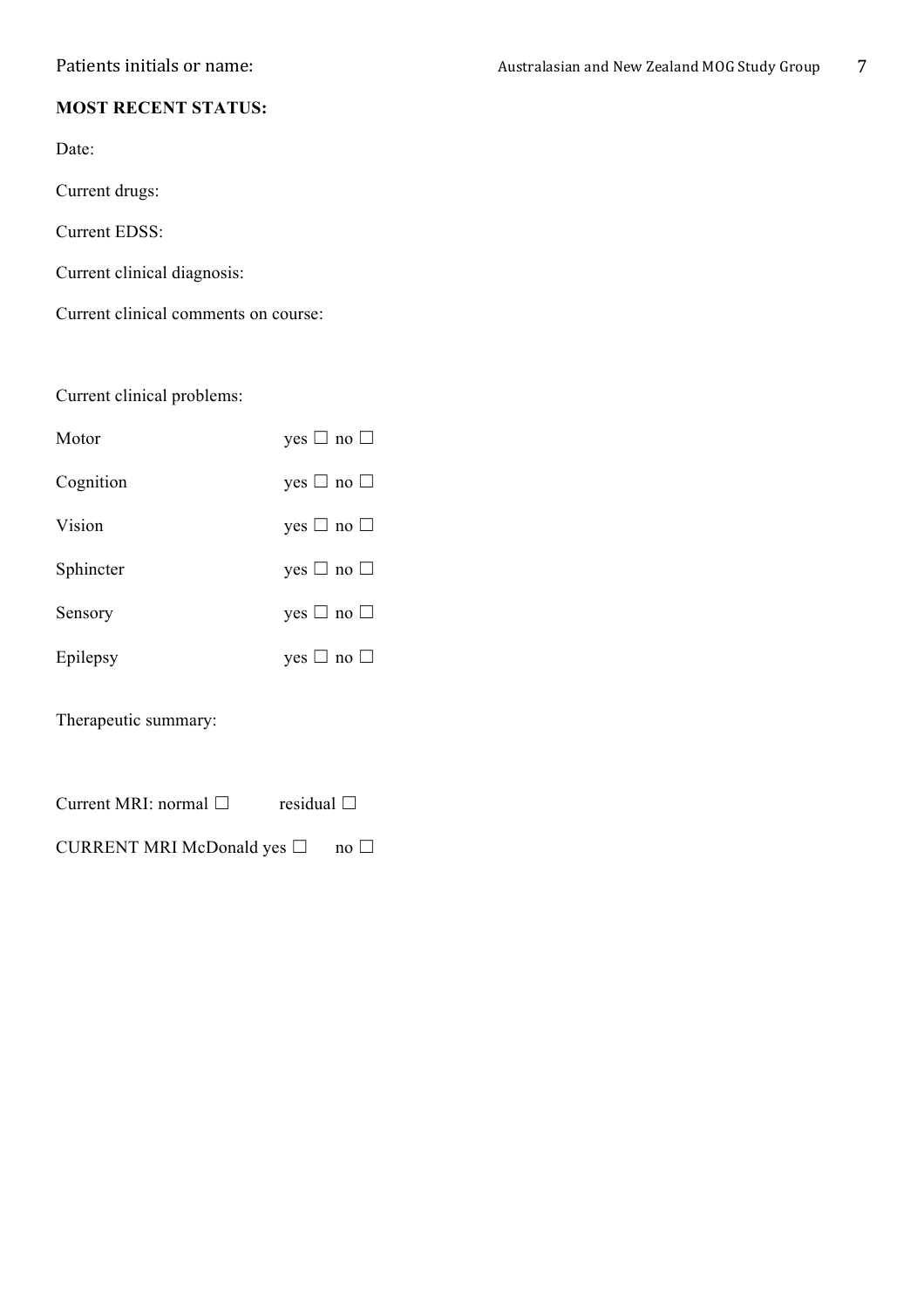Kurtzke JF. Rating neurologic impairment in multiple sclerosis: an expanded disability status scale (EDSS). Neurology. 1983;33:1444-52

- 0: normal
- 1: no disability, minimal signs in one functional system
- 1.5: no disability, minimal signs on two functional systems
- 2: minimal disability in one functional system
- 2.5: minimal disability in two functional systems
- 3: moderate disability in one functional system or mild disability in 3 or 4 functional systems, although fully ambulatory
- 3.5: fully ambulatory but with moderate disability in one functional system and mild disability in one or two functional systems; or moderate disability in two functional systems; or mild disability in five functional systems
- 4: fully ambulatory without aid, self-sufficient, despite severe disability in one functional system, able to walk without aid or rest 500 m
- 4.5: fully ambulatory without aid, up for much of the day and able to work a full day, may have some limitations of full activity or require minimal assistance. Relatively severe disability. Able to walk without aid or rest for 300 meters.
- 5: ambulatory without aid or rest for 200 m, impaired ability to carry out full daily activities
- 5.5: ambulatory without aid or rest for 100 m, disability precludes full daily activities
- 6: intermittent or unilateral constant assistance (walking aid like a cane/crutch/brace) to walk 100 m with or without resting
- 6.5: constant bilateral support (cane, crutch or braces) required to walk 20 meters without resting
- 7: unable to walk beyond 5 m even with aid, restricted to wheelchair but self-sufficient with this up to 12 hours a day
- 7.5: unable to take more than a few steps, restricted to wheelchair, may need aid to transfer; wheels self, but may require motorized chair for full day's activities
- 8: restricted to bed or wheelchair, effective use of arms, able to self-care, may be out of bed for much of the day
- 8.5 essentially restricted to bed for much of the day, some effective use of arms, retains some self care abilities
- 9: bedbound, can communicate and eat
- 9.5: bedbound, unable to communicate effectively or eat
- 10: death due to MS.